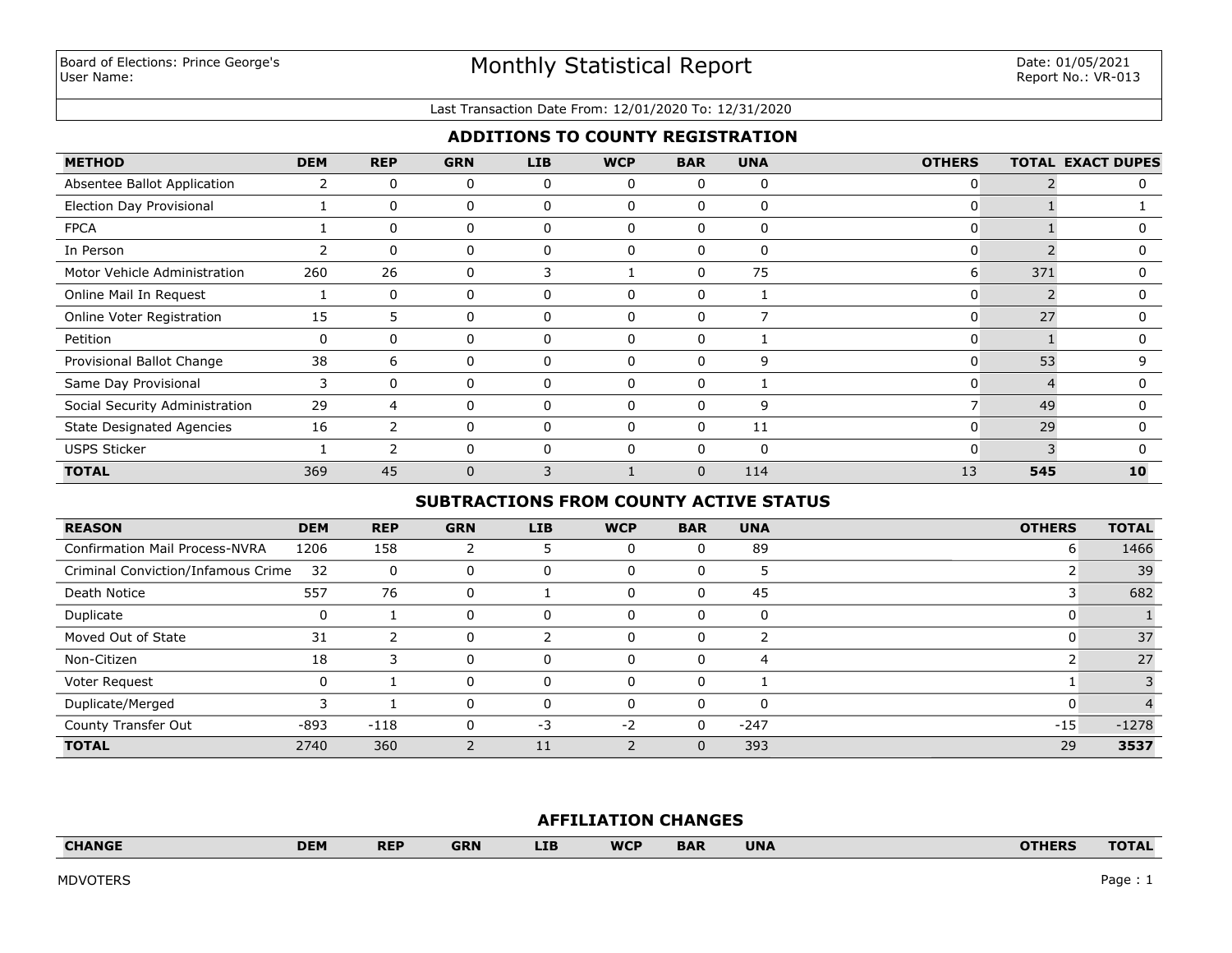Board of Elections: Prince George's User Name:

# Monthly Statistical Report

| Last Transaction Date From: 12/01/2020 To: 12/31/2020 |     |     |  |          |     |  |        |       |      |  |  |  |
|-------------------------------------------------------|-----|-----|--|----------|-----|--|--------|-------|------|--|--|--|
| From                                                  | 406 | 130 |  |          |     |  | 519    | 158   | 1261 |  |  |  |
| To                                                    | 562 | 188 |  |          |     |  | 418    | 60    | 1261 |  |  |  |
| <b>TOTAL</b>                                          | 156 | 58  |  | $\sim$ 1 | πTΣ |  | $-101$ | $-98$ |      |  |  |  |

# **CURRENT ACTIVE REGISTRATION**

| <b>ACTIVITY</b>              | <b>DEM</b> | <b>REP</b> | <b>GRN</b> | <b>LIB</b> | <b>WCP</b> | <b>BAR</b> | <b>UNA</b> | <b>OTHERS</b> | <b>TOTAL</b> |
|------------------------------|------------|------------|------------|------------|------------|------------|------------|---------------|--------------|
| BEGINNING OF REPORT          | 480424     | 40558      | 716        | 1193       | 290        | 140        | 79599      | 11209         | 614129       |
| ADDITIONS $(+)$              | 369        | 45         |            |            |            | 0          | 114        | 13            | 545          |
| REINSTATED (+)               | 22         |            |            | 0          | 0          | 0          | 8          |               | 32           |
| CANCELLED (-)                | $-641$     | -84        |            | $-3$       | $\Omega$   | 0          | $-57$      | -8            | $-793$       |
| COUNTY TRANSFER OUT (-)      | $-893$     | $-118$     |            | $-3$       | $-2$       | 0          | $-247$     | $-15$         | $-1278$      |
| AFFILIATION CHANGES (+ OR -) | 156        | 58         |            | $-4$       | $-11$      | 0          | $-101$     | -98           | $\Omega$     |
| * INACTIVATED (-)            | $-1206$    | $-158$     | $-2$       | -5         | 0          | 0          | -89        | -6            | $-1466$      |
| * REACTIVATED (+)            | 703        | 36         |            |            | 0          | 0          | 123        | 4             | 867          |
| <b>END OF REPORT TOTALS</b>  | 478934     | 40339      | 714        | 1182       | 278        | 140        | 79350      | 11099         | 612036       |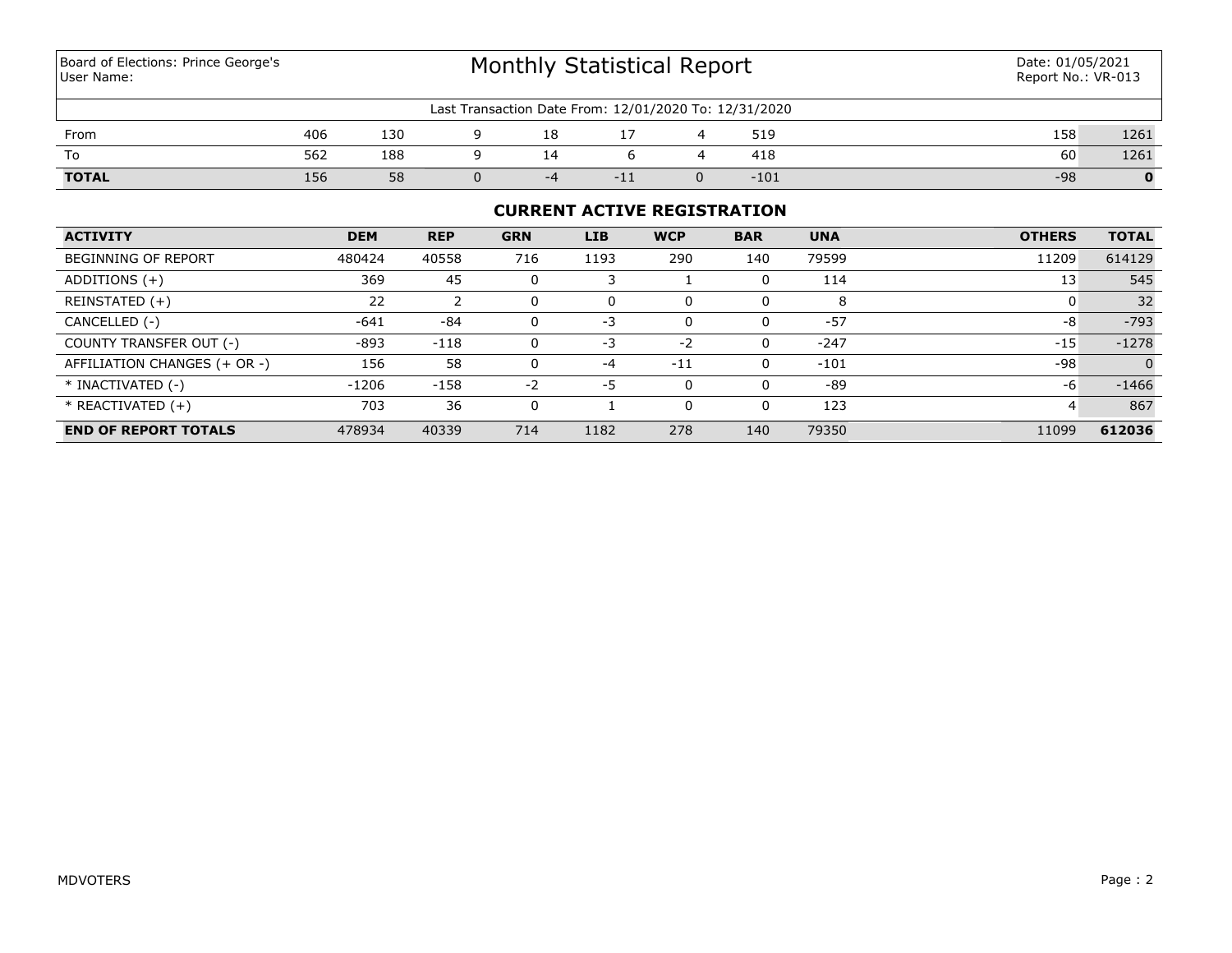#### Last Transaction Date From: 12/01/2020 To: 12/31/2020

## **INACTIVE REGISTRATION**

## **SUBTRACTIONS FROM COUNTY INACTIVE STATUS**

| <b>REASON</b>                    | <b>DEM</b> | <b>REP</b>   | <b>GRN</b> | <b>LIB</b> | <b>WCP</b>  | <b>BAR</b>   | <b>UNA</b> | <b>OTHERS</b> | <b>TOTAL</b> |
|----------------------------------|------------|--------------|------------|------------|-------------|--------------|------------|---------------|--------------|
| Death Notice                     | 3          | 0            | 0          | 0          | 0           | 0            | 0          | 0             |              |
| Duplicate                        |            | 0            | 0          | 0          | 0           | 0            | 0          | 0             |              |
| Failure to Vote                  | 12661      | 1669         | 47         | 109        | 0           | 0            | 3215       | 326           | 18027        |
| In Person                        | 0          | 0            | 0          | 0          | 0           | 0            |            | 0             |              |
| Motor Vehicle Administration     | 26         | 0            | 0          | 0          | 0           | 0            | 4          |               | 31           |
| Moved Out of State               | 8          | 5            | 0          | 0          | 0           | 0            | 3          | 0             | 16           |
| Non-Citizen                      | 0          | 0            | 0          | 0          | 0           | 0            |            |               | 2            |
| Online Voter Registration        |            |              | 0          | 0          | 0           | 0            | 0          | 0             | 3            |
| <b>State Designated Agencies</b> |            |              | 0          | 0          | 0           | 0            | 0          | 0             | 2            |
| Duplicate/Merged                 |            | $\mathbf{0}$ | 0          | $\Omega$   | $\Omega$    | $\Omega$     | 0          | $\Omega$      |              |
| County Transfer Out              | $-22$      | $-3$         | 0          | 0          | 0           | 0            | -8         | $-1$          | $-34$        |
| <b>TOTAL</b>                     | 12725      | 1679         | 47         | 109        | $\mathbf 0$ | $\mathbf{0}$ | 3232       | 329           | 18121        |

## **CURRENT INACTIVE REGISTRATION**

| <b>ACTIVITY</b>              | <b>DEM</b> | <b>REP</b> | <b>GRN</b> | <b>LIB</b> | <b>WCP</b> | <b>BAR</b> | <b>UNA</b> | <b>OTHERS</b> | <b>TOTAL</b> |
|------------------------------|------------|------------|------------|------------|------------|------------|------------|---------------|--------------|
| <b>BEGINNING OF REPORT</b>   | 23278      | 2817       | 74         | 203        | 0          |            | 6220       | 504           | 33097        |
| $*$ INACTIVATED $(+)$        | 1206       | 158        |            |            | 0          | 0          | 89         | n             | 1466         |
| *REACTIVATED (-)             | $-702$     | $-38$      |            | $-1$       | 0          | 0          | $-122$     | -4            | $-867$       |
| COUNTY TRANSFER OUT (-)      | $-22$      | -3         |            |            | 0          | 0          | -8         | $-1$          | $-34$        |
| AFFILIATION CHANGES (+ OR -) |            | 0          |            |            | 0          | $\Omega$   |            |               | $\Omega$     |
| CANCELLED FROM INACTIVE (-)  | $-12674$   | $-1674$    | $-47$      | $-109$     | 0          | 0          | $-3219$    | $-327$        | $-18050$     |
| PENDING FROM INACTIVE (-)    |            | 0          |            |            | 0          | $\Omega$   | 0          |               | $\Omega$     |
| <b>TOTAL INACTIVE</b>        | 11086      | 1260       | 29         | 98         | $\Omega$   |            | 2960       | 178           | 15612        |

# **ACTIVE AND INACTIVE REGISTRATION TOTAL REGISTRATION RECORDS**

| <b>ACTIVITY</b>            | <b>DEM</b> | <b>REP</b> | <b>GRN</b> | LIB     | <b>WCP</b> | <b>BAR</b> | <b>UNA</b> | <b>OTHERS</b> | <b>TOTAL</b> |
|----------------------------|------------|------------|------------|---------|------------|------------|------------|---------------|--------------|
| <b>ACTIVE REGISTRATION</b> | 478934     | 40339      | 714        | 1182    | 278        | 140        | 79350      | 11099         | 612036       |
| INACTIVE REGISTRATION      | 11086      | 1260       | つロ<br>ر ے  | 98<br>◡ |            |            | 2960       | 178           | 15612        |